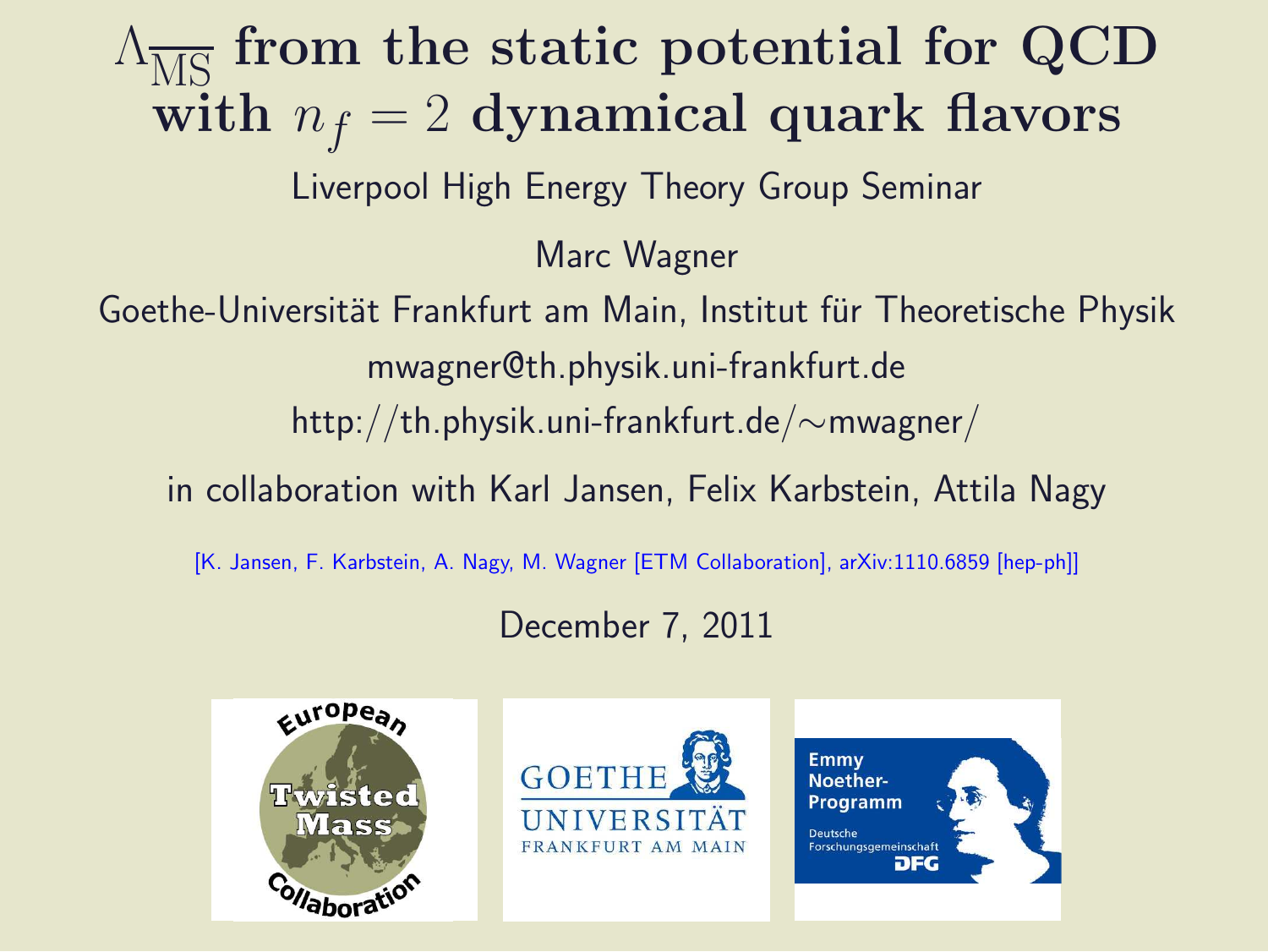## Motivation (1)

- $\Lambda_{\overline{\rm MS}}$  defines the scale for dimensionful perturbative results (calculated in the  $\overline{\text{MS}}$  scheme).
- $r_0$  is a typical scale for dimensionful lattice results (definition:  $|F_{Q\bar{Q}}(r_0)|r_0^2 = 1.65$ ).
- Goal: determine  $r_0 \Lambda_{\overline{\rm MS}}$  for  $n_f = 2$  QCD  $\rightarrow$  relate lattice and perturbative results  $\rightarrow$  read off  $\Lambda_{\overline{\rm MS}}$  in MeV, if  $r_0$  is known in fm  $\rightarrow$  read off  $r_0$  in fm, if  $\Lambda_{\overline{MS}}$  is known in MeV.
- To determine  $r_0\Lambda_{\overline{\rm MS}}$ , one needs an observable, which can reliably be determined by both a lattice computation and a perturbative calculation  $\rightarrow$  we use the  $QQ$  static potential V at separations  $r \approx 0.10$  fm... . 0.25 fm.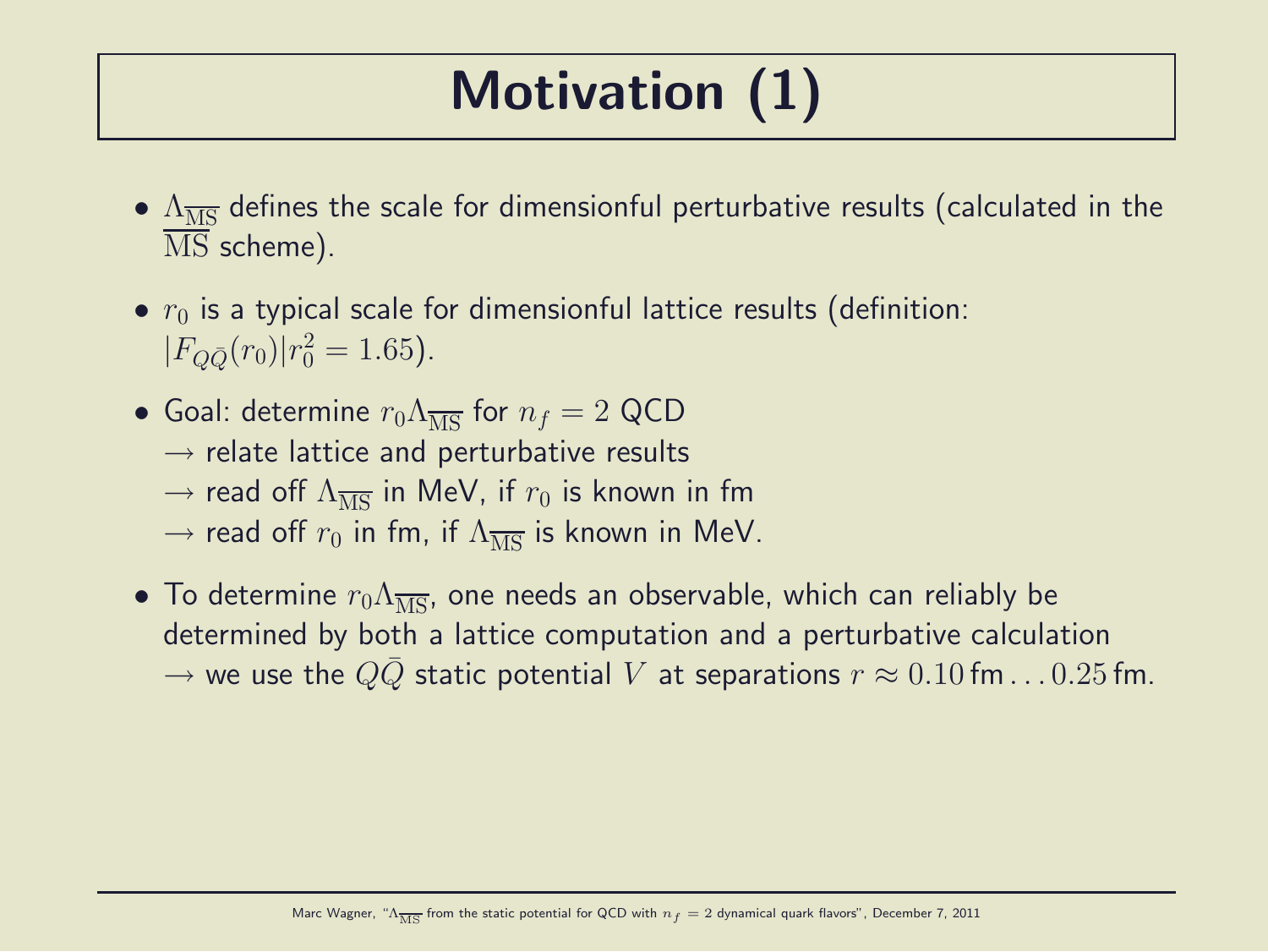## Motivation (2)

- Why the  $Q\bar{Q}$  static potential  $V$ ?
	- Lattice computation of V is simple (no quark propagators needed), results are rather precise; moreover, ensembles with dynamical quarks and finer and finer lattice spacing are generated such that matching with perturbative results seems feasible.
	- $-$  The perturbative expansion of V has recently been calculated up to  ${\cal O}(\alpha_s^4$  $_s^4$ ) and terms  $\sim \alpha_s^4$  $\frac{4}{s}\ln \alpha_s$  (NNNLO).

[C. Anzai, Y. Kiyo and Y. Sumino, Phys. Rev. Lett. 104, 112003 (2010) [arXiv:0911.4335 [hep-ph]]]

[A. V. Smirnov, V. A. Smirnov and M. Steinhauser, Phys. Rev. Lett. 104, 112002 (2010) [arXiv:0911.4742 [hep-ph]]]

- Previous work  $(n_f = 0)$ :
	- [C. Michael, Phys. Lett. B 283, 103 (1992) [arXiv:hep-lat/9205010]]
	- [N. Brambilla, X. Garcia i Tormo, J. Soto and A. Vairo, Phys. Rev. Lett. 105, 212001 (2010) [arXiv:1006.2066 [hep-ph]]]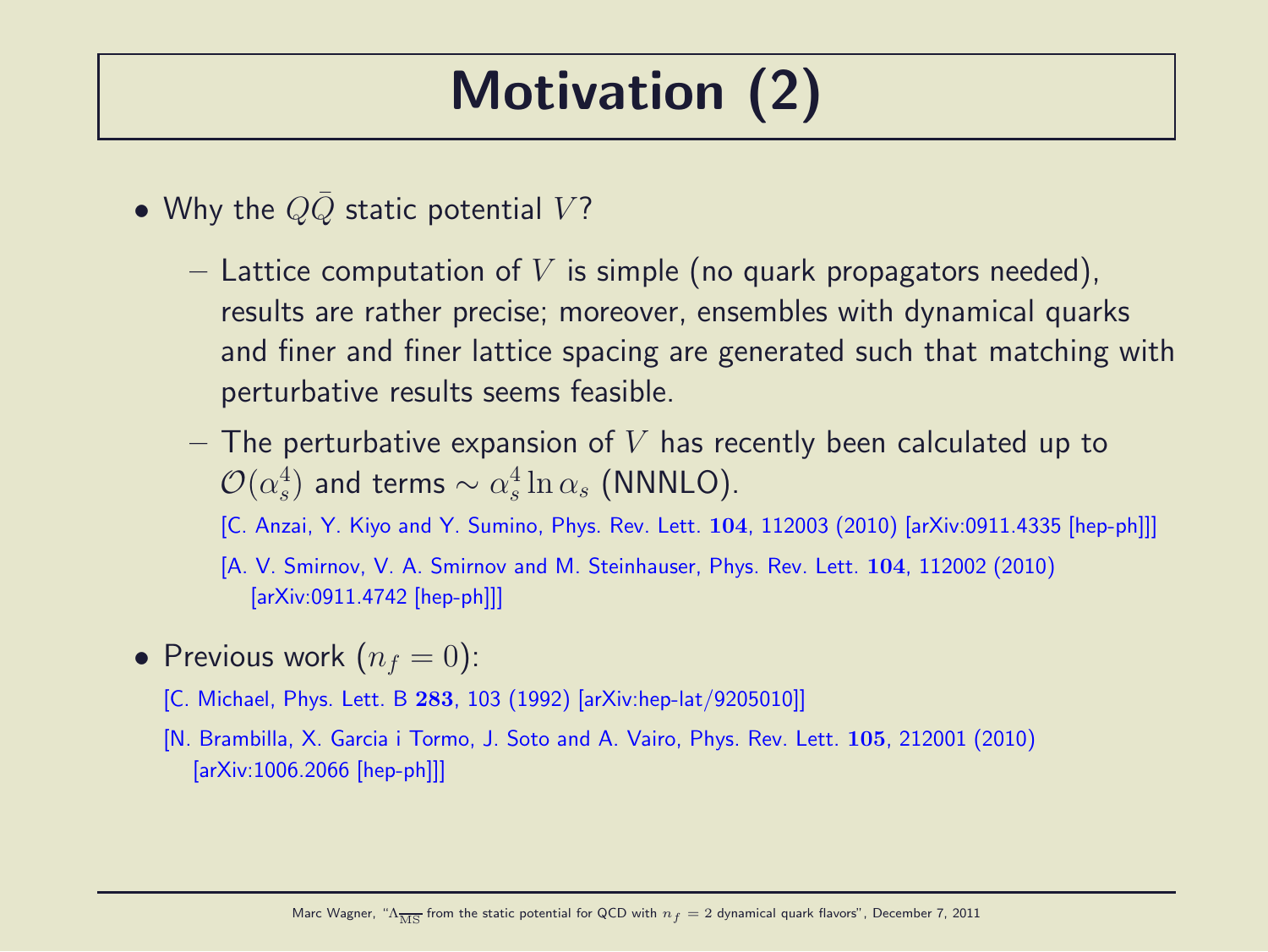#### **Outline**

- Matching the lattice and the perturbative static  $Q\bar{Q}$  potential.
- Lattice computation of the static  $QQ$  potential.
- Perturbation theory for the static  $QQ$  potential.
- Determination of  $r_0 \Lambda_{\overline{\rm MS}}$  and  $\Lambda_{\overline{\rm MS}}$  and the associated errors.
- Conclusions, future plans.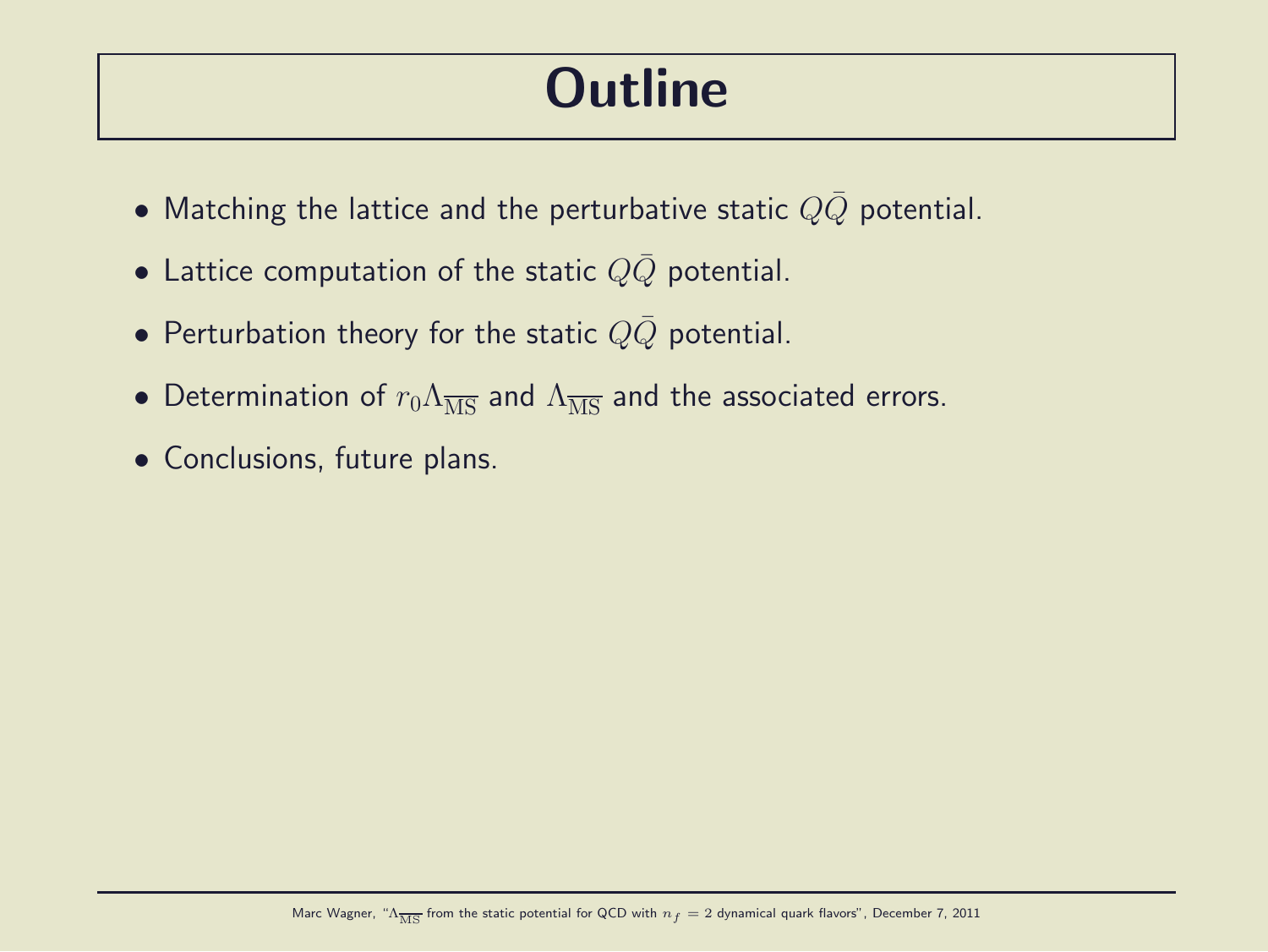#### Matching lattice and perturbative V

- Lattice QCD:
	- Nowadays typical fine lattice spacing:  $a \approx 0.05$  fm.
	- Simulations at even finer lattice spacings expensive/problematic: small physical volumes, frozen topology, ...
	- Severe lattice discretization errors associated with the lattice static potential  $V^{\text{(lattice)}}(r)$  for  $Q\bar{Q}$  separations  $r\,{\lesssim}\,2a\ldots3a.$
- Perturbation theory:
	- Severe errors associated with the perturbative static potential  $V^{\sf (perturbative)}(r)$  for  $Q\bar Q$  separations  $r\,{\gtrsim}\,0.20\,{\sf fm} \dots 0.25\,{\sf fm}$  (details later).
- $\bullet$  To determine  $r_0\Lambda_{\overline{\rm MS}}$ , match  $V^{\rm (lattice)}(r)$  and  $V^{\rm (perturbative)}(r)$  in a small window of separations  $r_{\min} \dots r_{\max} \approx 0.10$  fm...  $0.25$  fm.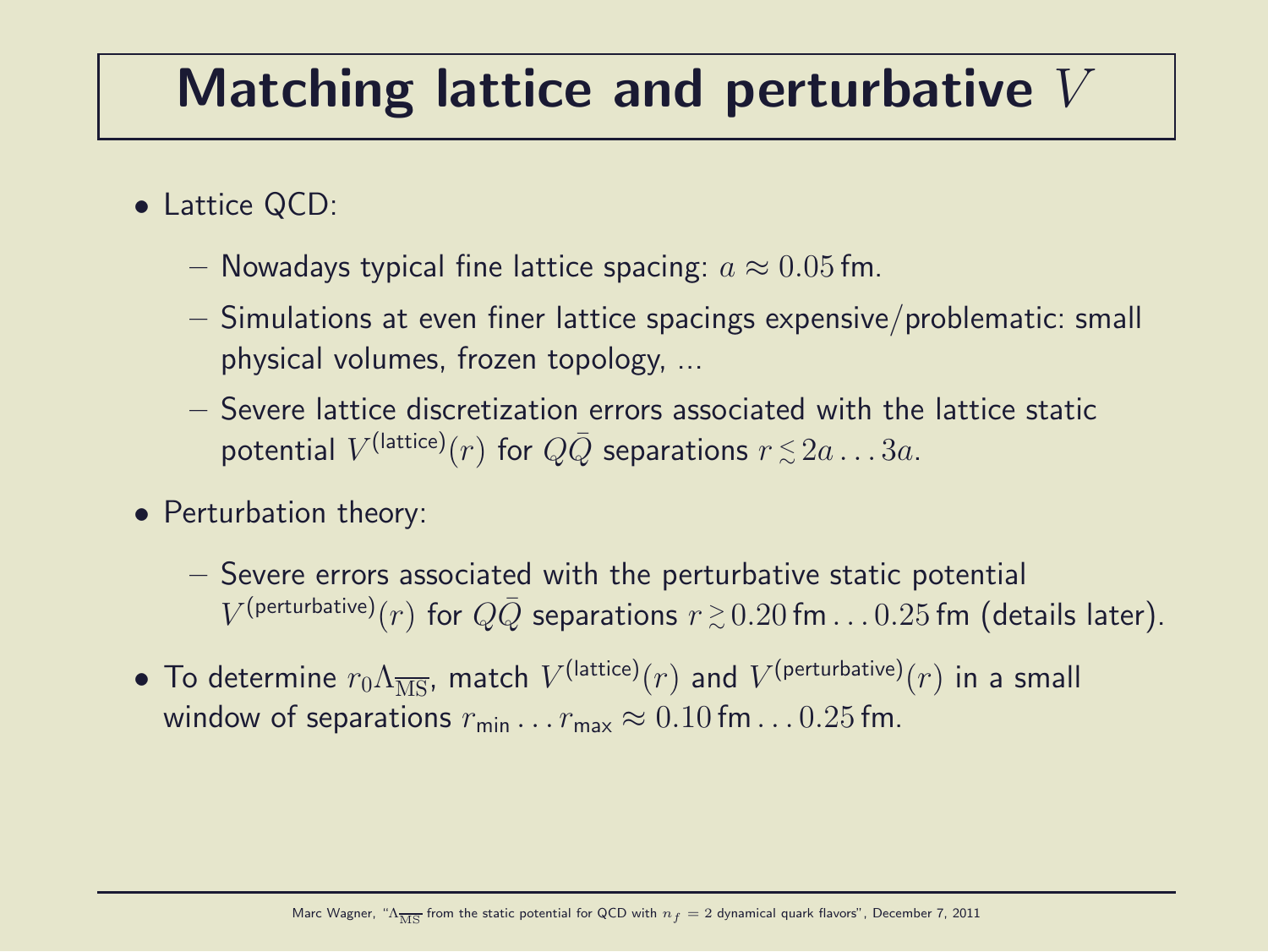### Lattice computation of  $V(1)$

• Lattice static potential computations on various  $n_f = 2$  QCD ensembles generated by ETMC (European Twisted Mass Collaboration):

| $\beta$ | $\alpha$ in fm | $(L/a)^3 \times T/a$                 | $m_{\rm PS}$ in MeV           | $#$ gauges      |
|---------|----------------|--------------------------------------|-------------------------------|-----------------|
| 3.90    | 0.079(3)       | $24^3 \times 48$                     | 340(13)                       | 168             |
| 4.05    | 0.063(2)       | $32^3 \times 64$                     | 325(10)<br>449(14)<br>517(16) | 71<br>100<br>92 |
| 4.20    | 0.0514(8)      | $24^3 \times 48$<br>$48^3 \times 96$ | 284(5)                        | 123<br>46       |
| 4.35    | 0.0420(17)     | $32^3 \times 64$                     | 352(22)                       | 146             |

Allows to exclude/remove unwanted discretization, finite volume and finite quark mass effects (perturbative V only available for  $m_q = 0$ ).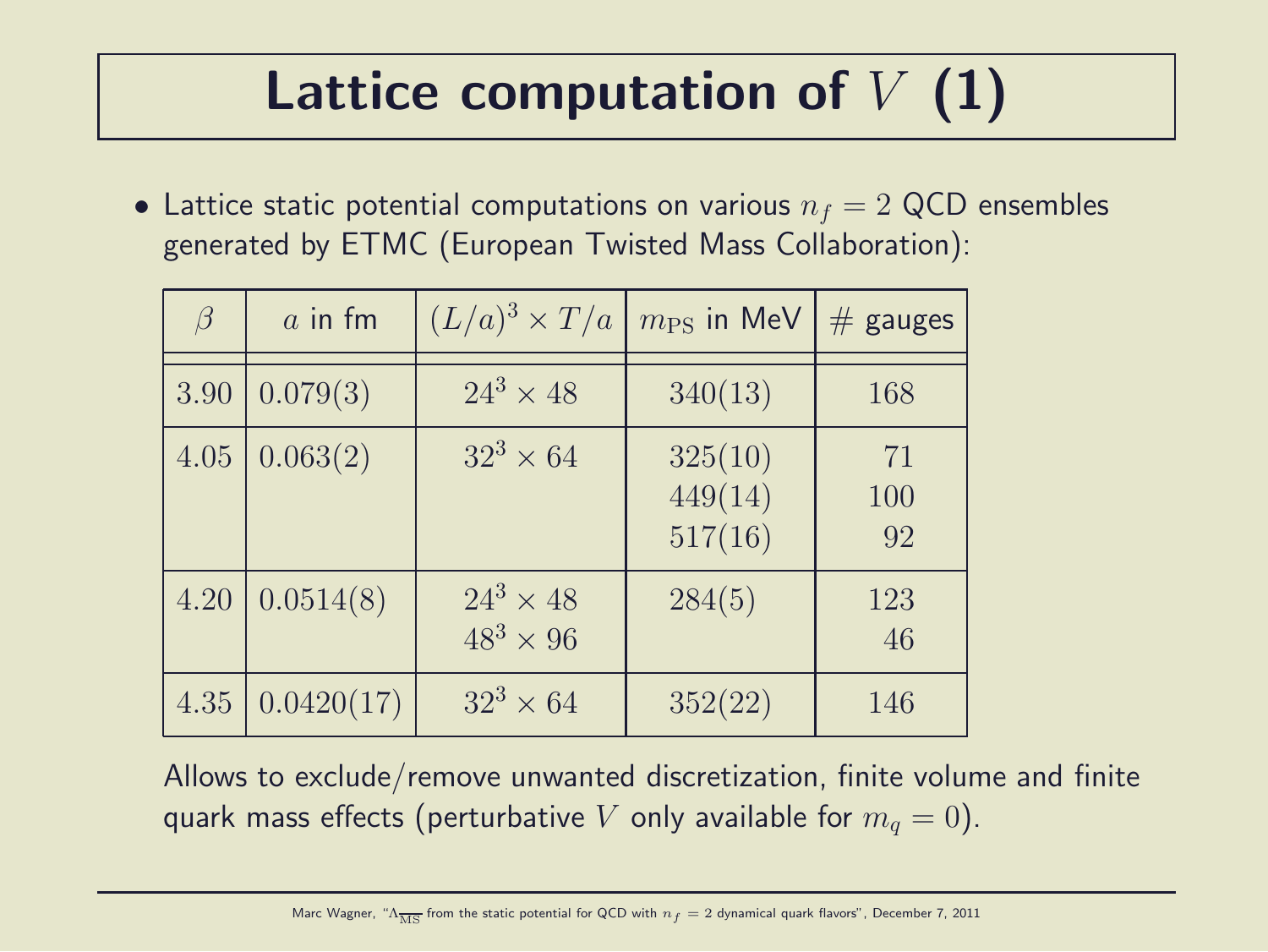### Lattice computation of  $V(2)$

 $\bullet$  V is extracted from the exponential decay of the correlator

$$
\langle Q\bar{Q}(t=T)|Q\bar{Q}(t=0)\rangle \quad \propto \quad e^{-V(r)T} \quad \text{(for very large } T\text{)},
$$

where

$$
|Q\bar{Q}\rangle = \bar{Q}(\mathbf{x})\gamma_5\Big(P \exp\Big(i\int_{\mathbf{x}}^{\mathbf{y}} d\mathbf{z}\mathbf{A}(\mathbf{z})\Big)\Big)Q(\mathbf{y})|\Omega\rangle \quad , \quad r = |\mathbf{x}-\mathbf{y}|.
$$

•  $\langle Q\bar{Q}(t = T)|Q\bar{Q}(t = 0)\rangle$  is proportional to a Wilson loop, i.e.

$$
\langle Q\bar{Q}(t=T)|Q\bar{Q}(t=0)\rangle \quad \propto \quad \Big\langle W(r,T)\Big\rangle \quad = \quad \Big\langle \text{Tr}\Big(P\exp\Big(i\oint_C dz_\mu A_\mu(z)\Big)\Big)\Big\rangle,
$$

where C is a rectangular closed path with extension r and T in spatial and temporal direction respectively.

• On the lattice  $W(r, t)$  is an ordinary product of link variables and, therefore, rather simple to compute.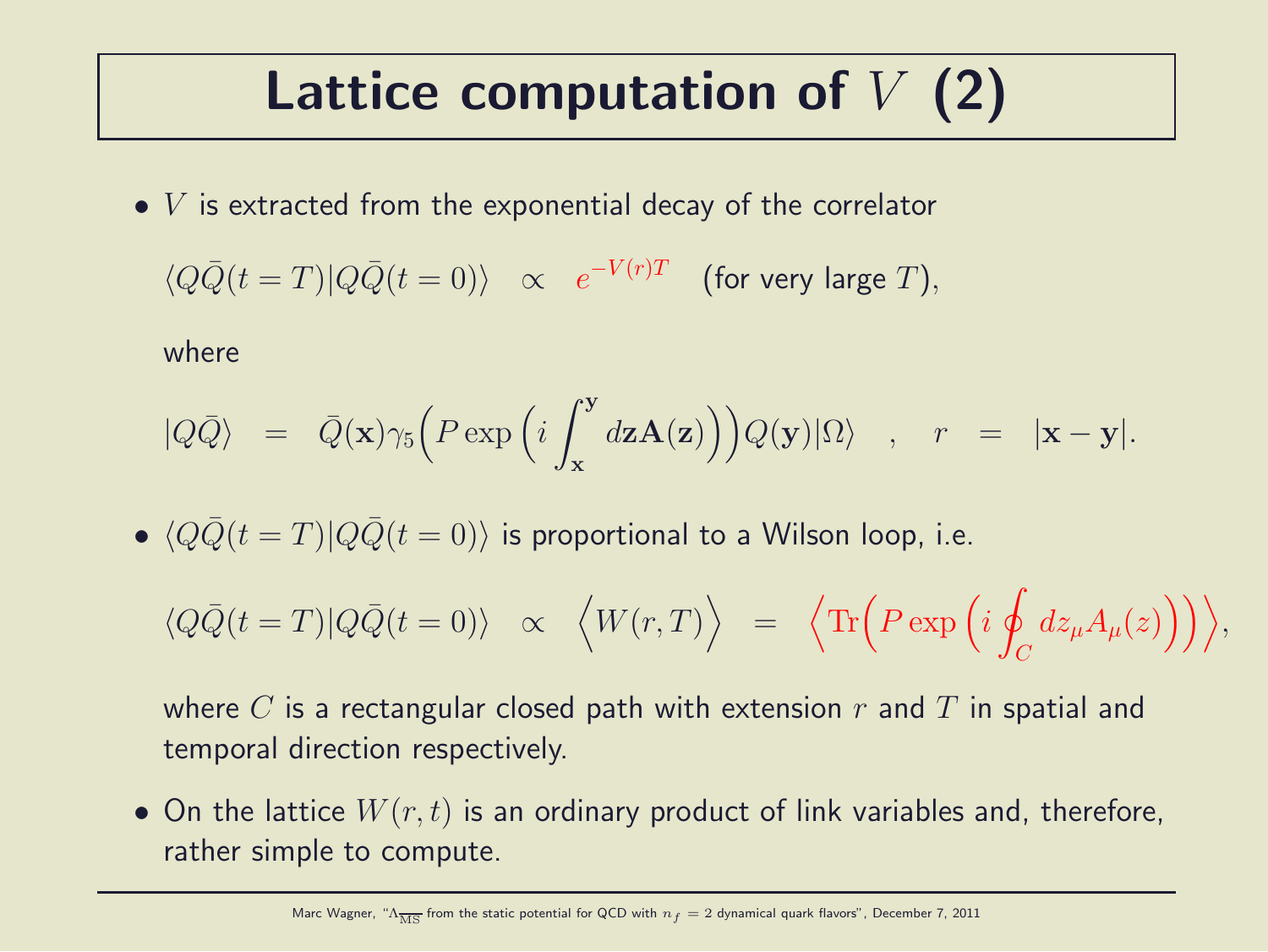### Lattice computation of  $V(3)$

- Lattice details (1):
	- APE smearing of spatial links, to "optimize" the ground state overlap of the trial state  $|Q\bar{Q}\rangle$ .
	- No smearing of temporal links: UV fluctuations are important and may not be removed, because we are interested at small  $QQ$  separations.
	- Off-axis spatial  $QQ$  separations, to obtain a fine resolution of the static potential (significantly finer than the lattice spacing  $a$ ).
	- Automatic  $\mathcal{O}(a)$  improvement of the static potential, due to twisted mass lattice QCD (the specific quark discretization we are using).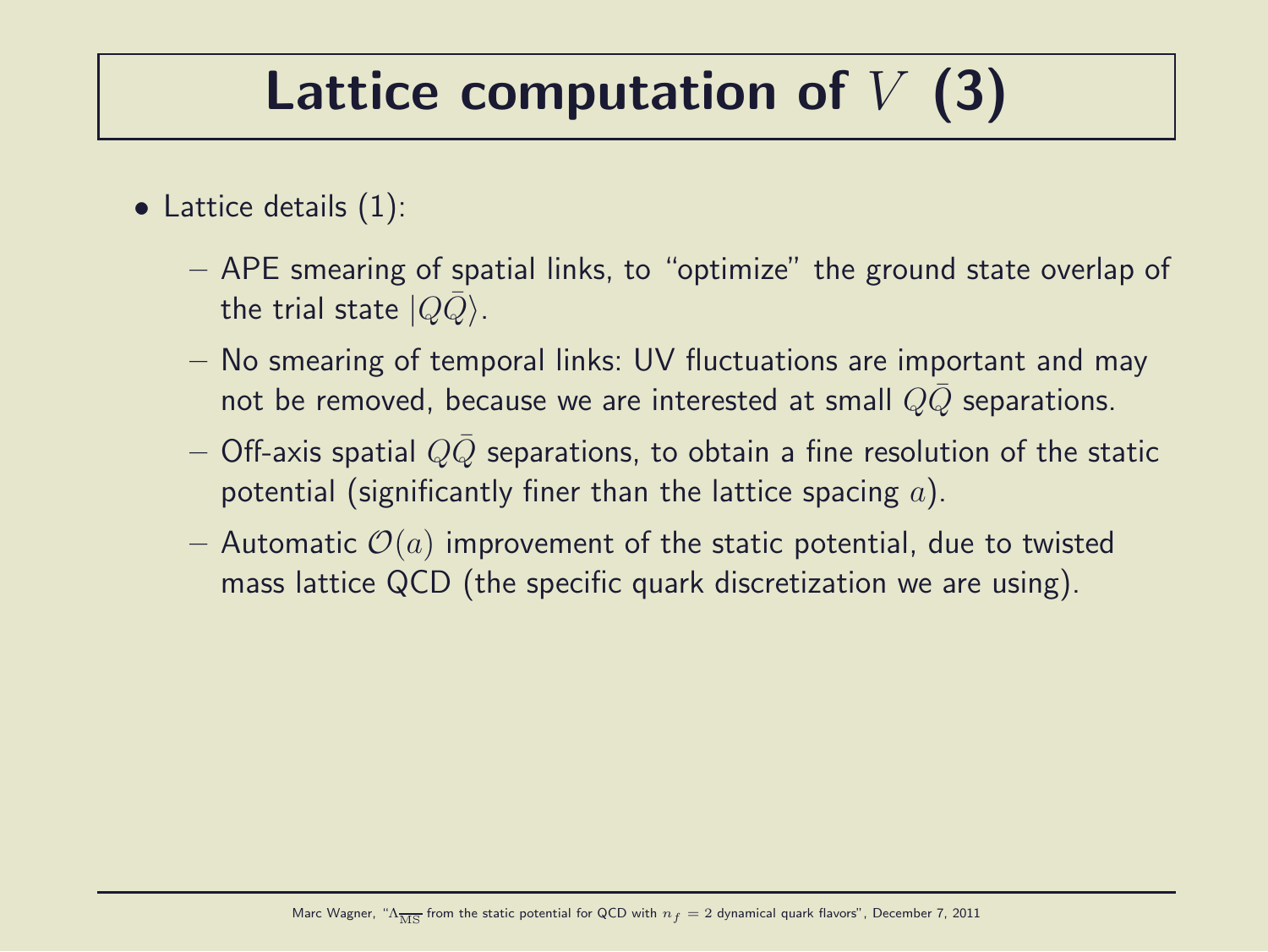### Lattice computation of  $V(4)$

- Lattice details (2):
	- Additional tree-level improvement of the static potential; particularly helpful at small  $Q\bar{Q}$  separations (cf. plot).

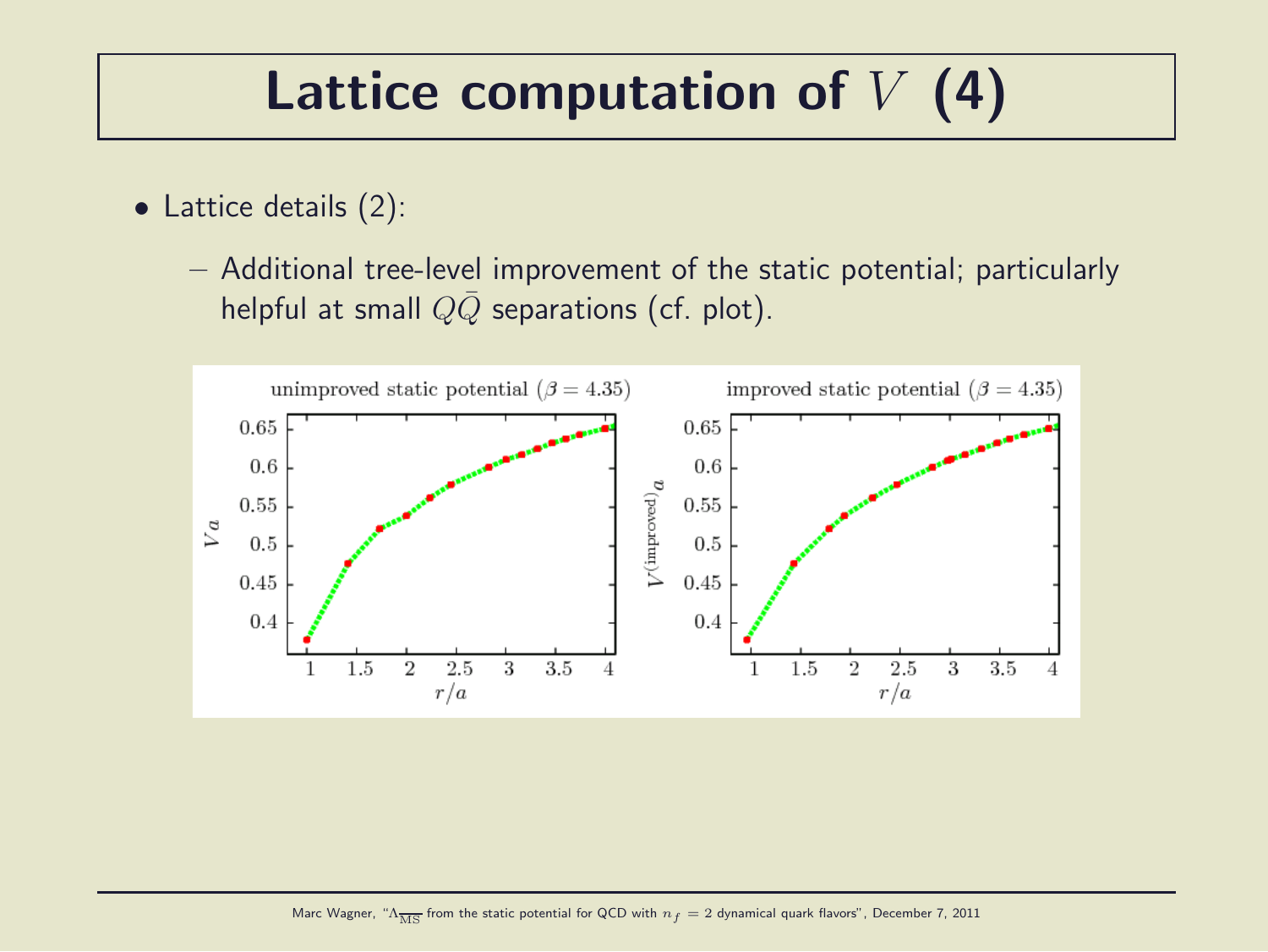#### Perturbation theory for  $V(1)$

• The static potential in momentum space:

$$
\tilde{V}(p) = -\frac{16\pi}{3p^2} \tilde{\alpha}_V[\alpha_s(\mu), L(\mu, p)]
$$
\n
$$
\tilde{\alpha}_V[\alpha_s(\mu), L(\mu, p)] = \alpha_s(\mu) \left\{ 1 + \frac{\alpha_s(\mu)}{4\pi} P_1(L) + \left(\frac{\alpha_s(\mu)}{4\pi}\right)^2 P_2(L) + \left(\frac{\alpha_s(\mu)}{4\pi}\right)^3 \left[ P_3(L) + a_{3\ln} \ln \alpha_s(\mu) \right] + \dots \right\}.
$$

- Requirement:  $\mu \gg \Lambda_{\overline{\rm MS}}$  $\rightarrow \alpha_s(\mu) \ll 1.$
- $-\; P_n(L)$ : polynomials in  $L=\ln(\mu^2/p^2)$  of degree  $n.$
- $-\alpha_s^{n+1}$  $_s^{n+1}(\mu)$  is multiplied to terms up to order  $L^n$ 
	- $\rightarrow$  expansion not only in  $\alpha_s(\mu)$ , but also in L
	- $\rightarrow$  requirement:  $L \lesssim 1$
	- $\rightarrow \mu$  and p must be of the same order.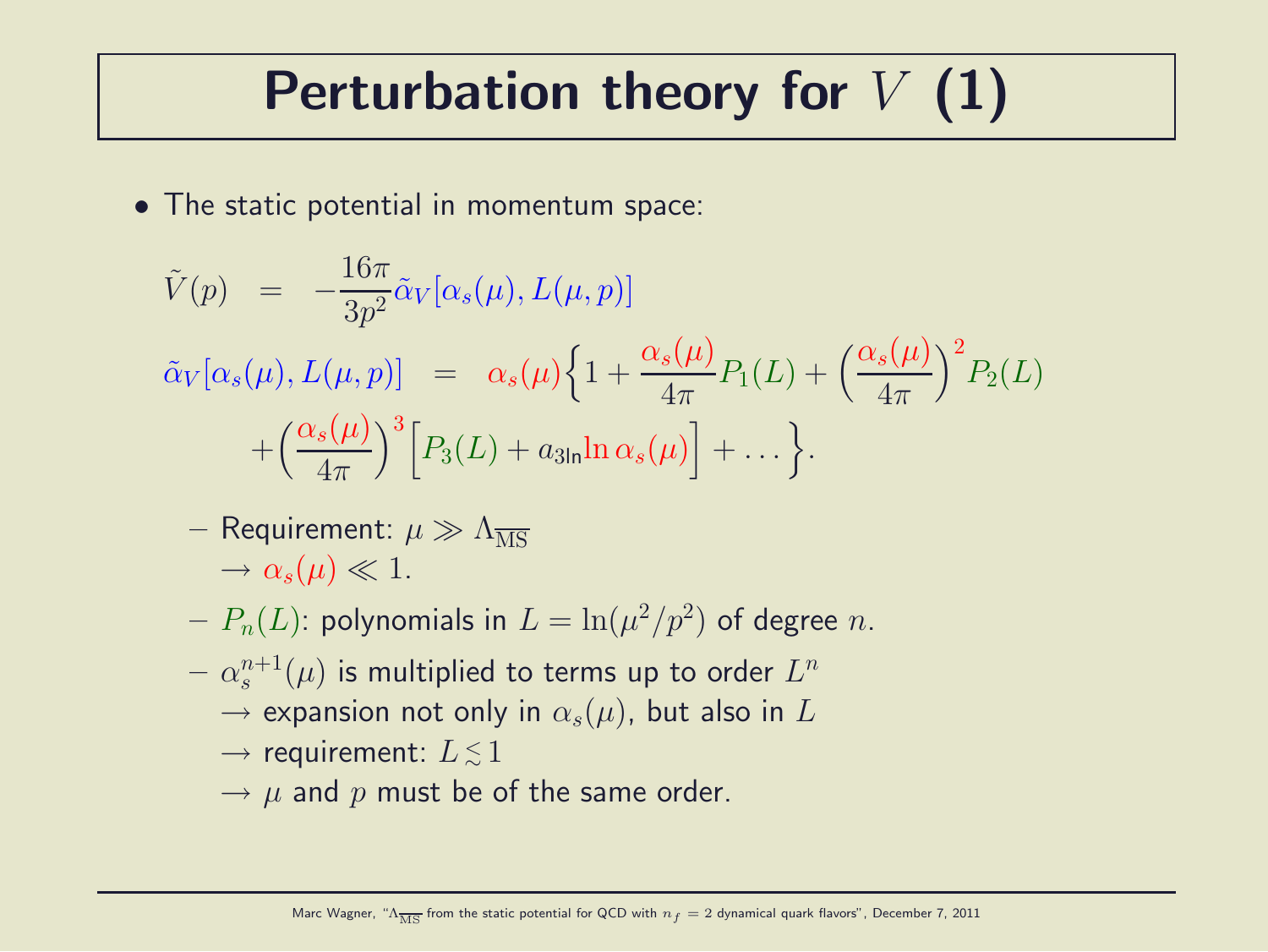#### Perturbation theory for  $V(2)$

• Fourier transform of the static potential in momentum space yields the static potential in position space:

$$
V(r) = \int \frac{d^3p}{(2\pi)^3} e^{i\vec{p}\cdot\vec{r}} \tilde{V}(p) = -\frac{4\alpha_s(\mu)}{3r} \Big\{ 1 + \frac{\alpha_s(\mu)}{4\pi} \tilde{P}_1(L')
$$
  
 
$$
+ \Big(\frac{\alpha_s(\mu)}{4\pi}\Big)^2 \tilde{P}_2(L') + \Big(\frac{\alpha_s(\mu)}{4\pi}\Big)^3 \Big[ \tilde{P}_3(L') + a_{3\ln} \ln \alpha_s(\mu) \Big] + \dots \Big\}.
$$

- Requirement:  $\mu \gg \Lambda_{\overline{\rm MS}}$  $\rightarrow \alpha_s(\mu) \ll 1.$
- $-\,\,\tilde{P}_n(L')$ : polynomials in  $L'=\ln(\mu^2 r^2)+2\gamma_E$  of degree  $n.$
- $-\alpha_s^{n+1}$  $_s^{n+1}(\mu)$  is multiplied to terms up to order  $L'^n$ 
	- $\rightarrow$  expansion not only in  $\alpha_s(\mu)$ , but also in  $L'$
	- $\rightarrow$  requirement:  $L' \lesssim 1$
	- $\rightarrow \mu$  and  $1/r$  must be of the same order.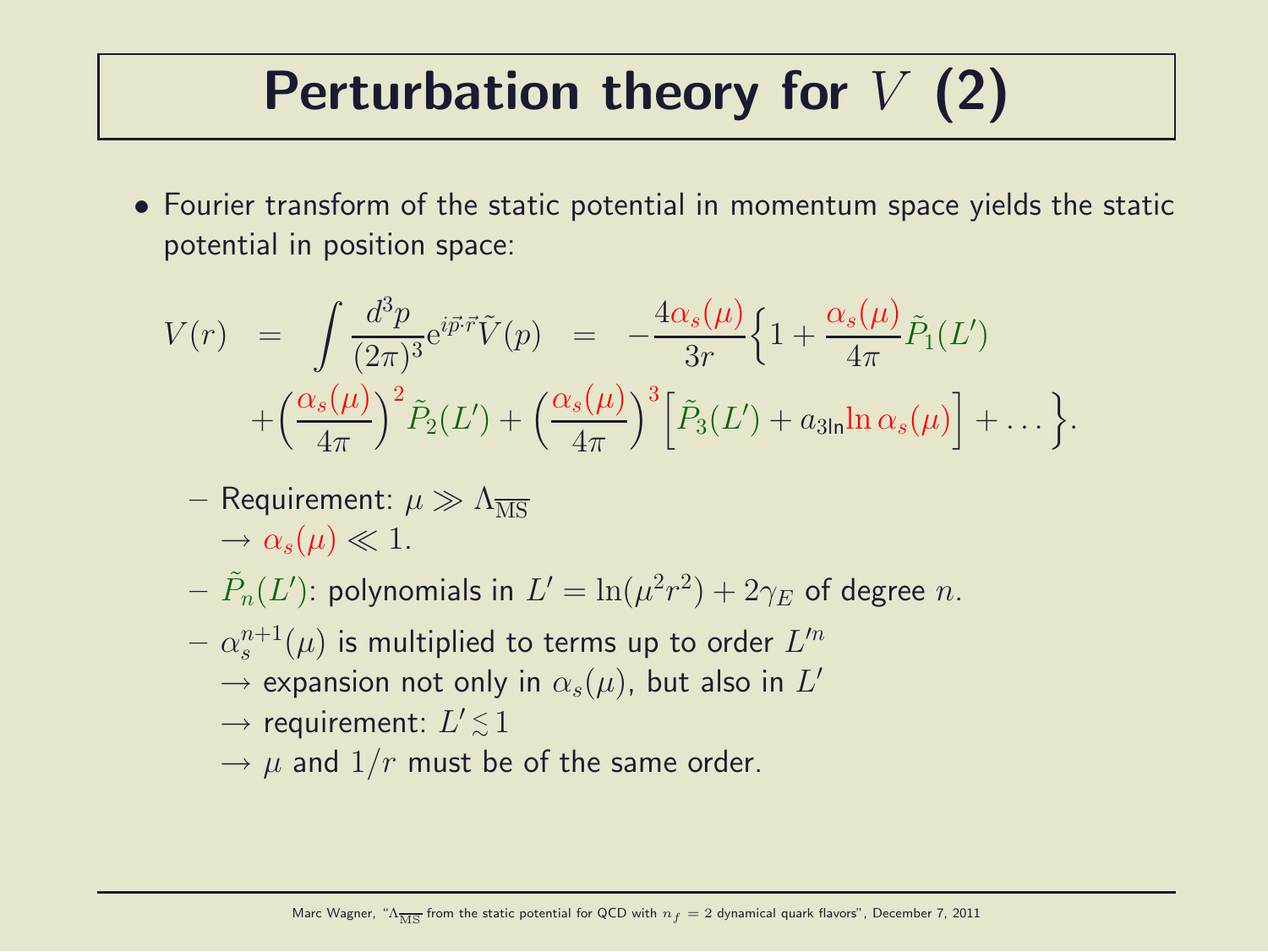### Perturbation theory for  $V(3)$

• The scale  $\Lambda_{\overline{\text{MS}}}$  and its relation to the coupling  $\alpha_s(\mu)$ :

$$
\Lambda_{\overline{\rm MS}} = \mu \left( \frac{\beta_0 \alpha_s(\mu)}{4\pi} \right)^{-\frac{\beta_1}{2\beta_0^2}} \exp \left\{ -\frac{2\pi}{\beta_0 \alpha_s(\mu)} - \int_0^{2\sqrt{\pi \alpha_s(\mu)}} \frac{d\alpha_s}{\alpha_s} \left[ \frac{1}{\beta(\alpha_s)} + \frac{2\pi}{\beta_0 \alpha_s} - \frac{\beta_1}{2\beta_0^2} \right] \right\}
$$
  

$$
\beta(\alpha_s) = -\frac{\alpha_s}{2\pi} \sum_{n=0}^{\infty} \left( \frac{\alpha_s}{4\pi} \right)^n \beta_n
$$

 $(\beta[\alpha_s]: \text{QCD }\beta\text{-function},$  known up to  $n = 3$  [4-loop order]).

• Expression simple at 1-loop order:

$$
\Lambda_{\overline{\rm MS}} \equiv \mu \exp\Big\{-\frac{2\pi}{\beta_0 \alpha_s(\mu)}\Big\}.
$$

 $-\mu = \Lambda_{\overline{\rm MS}} \rightarrow \alpha_s(\mu) = \infty$ , i.e. perturbation theory only valid, if  $\mu \gg \Lambda_{\overline{\rm MS}}$ .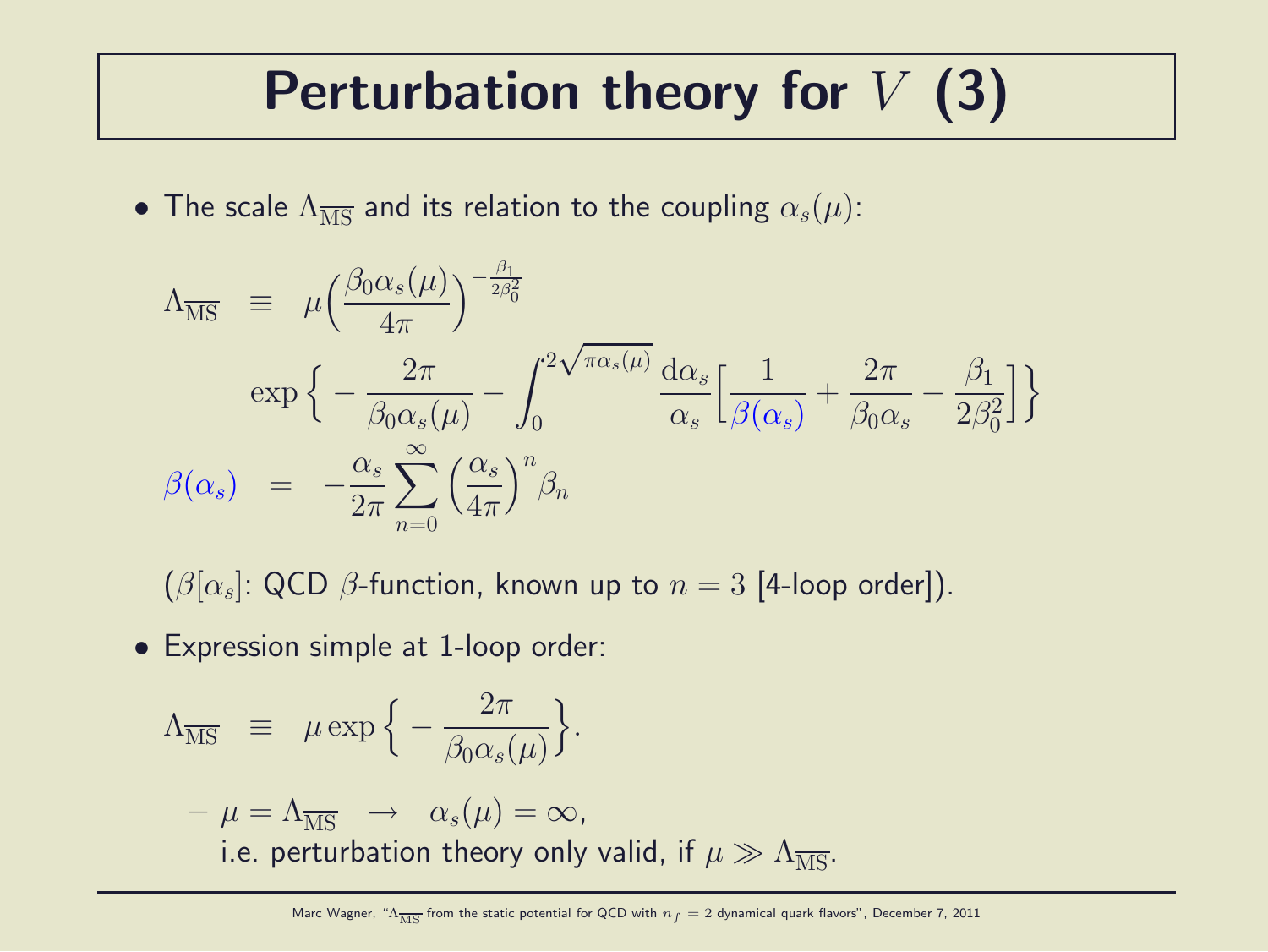#### Perturbation theory for  $V$  (4)

- Setting the scale  $\mu$ :
	- Requirement:  $\mu$  and  $1/r$  must be of the same order
		- $\rightarrow$  since we need a reliable perturbative expansion of V in a range of  $QQ$  separations  $r_{\min} \le r \le r_{\max}$ , choose  $1/\mu \approx (r_{\max} - r_{\min})/2$ .
	- Requirement:  $\mu \gg \Lambda_{\overline{\rm MS}} \approx 300$  MeV  $\approx 1/0.67$  fm  $\rightarrow$  choose  $r_{\sf max} \, \lesssim \, 0.25$  fm, to assure  $\alpha_s(\mu) \ll 1$  (cf. plot).

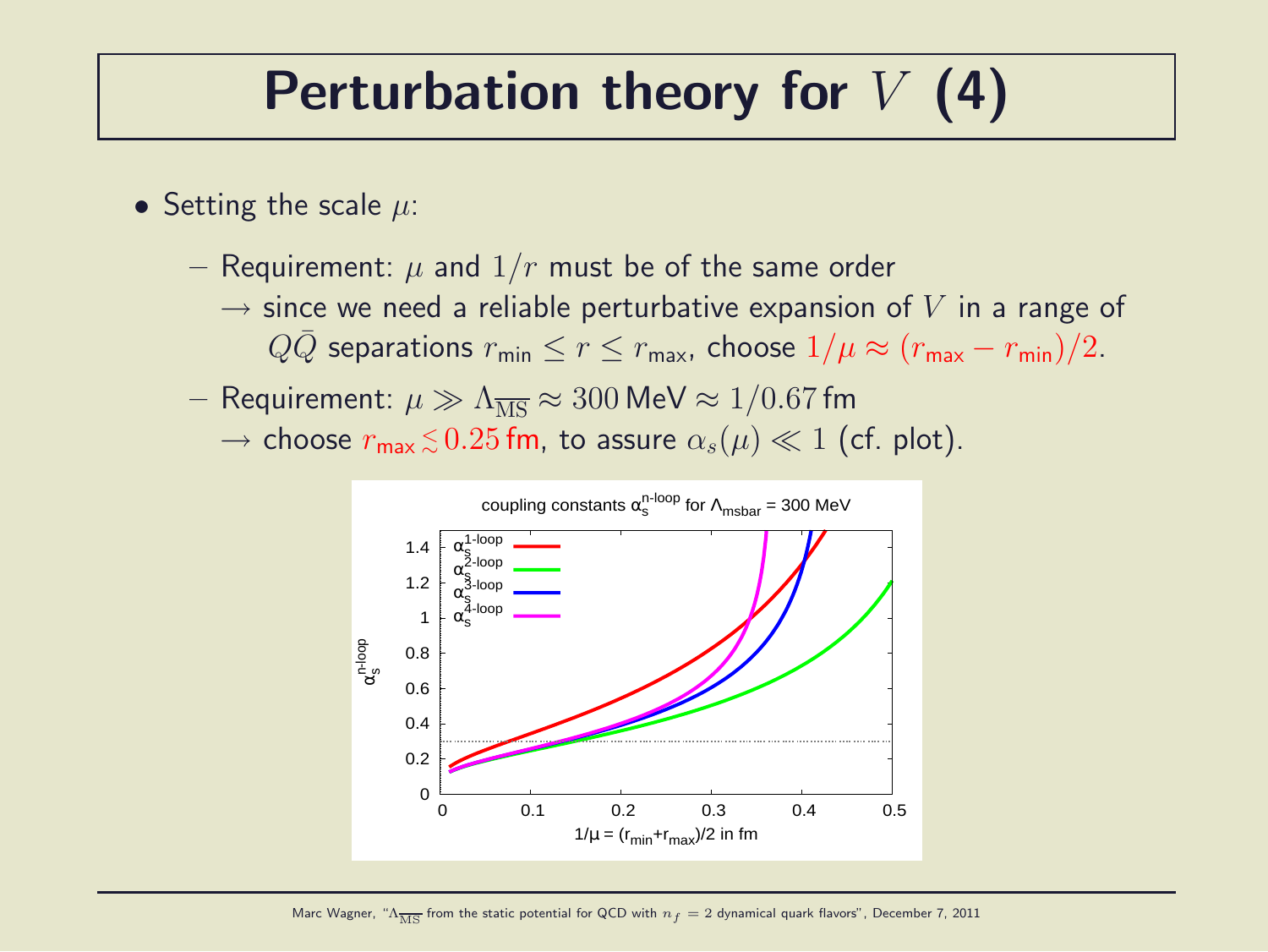#### Perturbation theory for  $V(5)$

• Summary of perturbation theory for  $V$ :

$$
V(r) = -\frac{4\alpha_s(\mu)}{3r} \Big\{ 1 + \frac{\alpha_s(\mu)}{4\pi} \tilde{P}_1(L')
$$
  
+ 
$$
\Big(\frac{\alpha_s(\mu)}{4\pi}\Big)^2 \tilde{P}_2(L') + \Big(\frac{\alpha_s(\mu)}{4\pi}\Big)^3 \Big[ \tilde{P}_3(L') + a_{3\ln} \ln \alpha_s(\mu) \Big] + \dots \Big\}
$$

- Four perturbative orders available:
	- $\ast$  LO, i.e.  $\mathcal{O}(\alpha_s(\mu)).$
	- $*$  NLO, i.e.  $\mathcal{O}(\alpha_s^2)$  $_s^2(\mu)$ .
	- $*$  NNLO, i.e.  $\mathcal{O}(\alpha_s^3)$  $s^3(\mu)$ ).
	- $*$  NNNLO, i.e.  $\mathcal{O}(\alpha_s^4)$  $_s^4(\mu)$ ) and  $\sim \alpha_s^4$  $\frac{4}{s}(\mu) \ln \alpha_s(\mu)$ .
- $\Lambda_{\overline{\rm MS}}$  enters via  $\alpha_s(\mu)$ .
- To get a reliable perturbative expression, choose

$$
* 1/\mu \approx (r_{\text{max}} - r_{\text{min}})/2,
$$

 $∗ r<sub>max</sub> ≤ 0.25 fm.$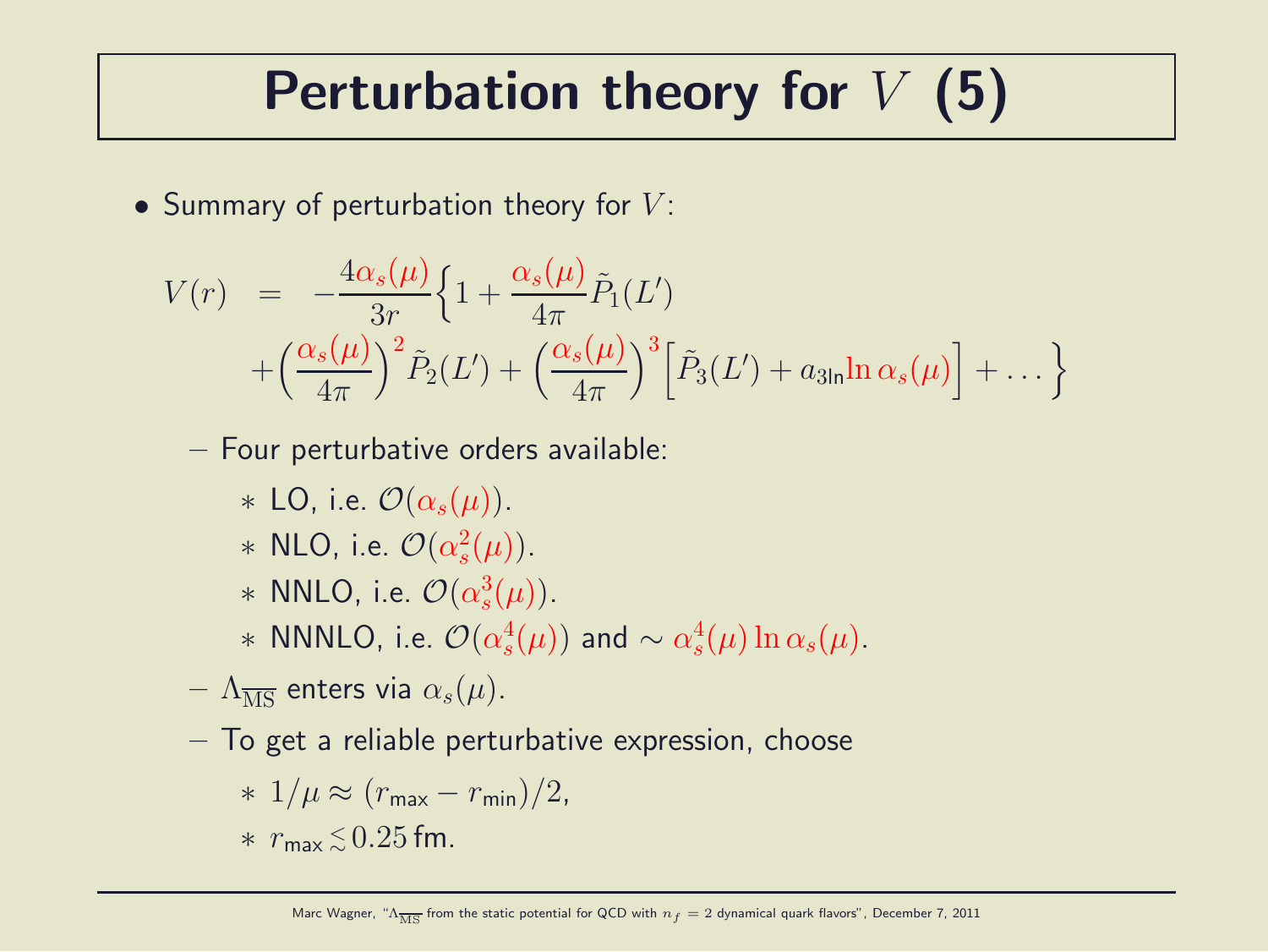## Determination of  $\Lambda_{\overline{\rm MS}}$  (1)

- Perform an uncorrelated  $\chi^2$ -minimizing fit of the perturbative static potentials (LO, NLO, NNLO, NNNLO) to the lattice results (various ensembles), fitting range  $[r_{\min}, r_{\max}]$ :
	- $r_{\rm min}$  restricted by lattice results; vary in [2a, 4a] (corresponding to 0.08 fm. . . 0.17 fm for our smallest lattice spacing).
	- $r_{\text{max}}$  restricted by perturbative results; vary in [4a, 6a] (corresponding to  $0.17$  fm... $0.25$  fm for our smallest lattice spacing).
	- $-1/\mu$  should be of the same order as the QQ separation r; vary in [3a, 5a].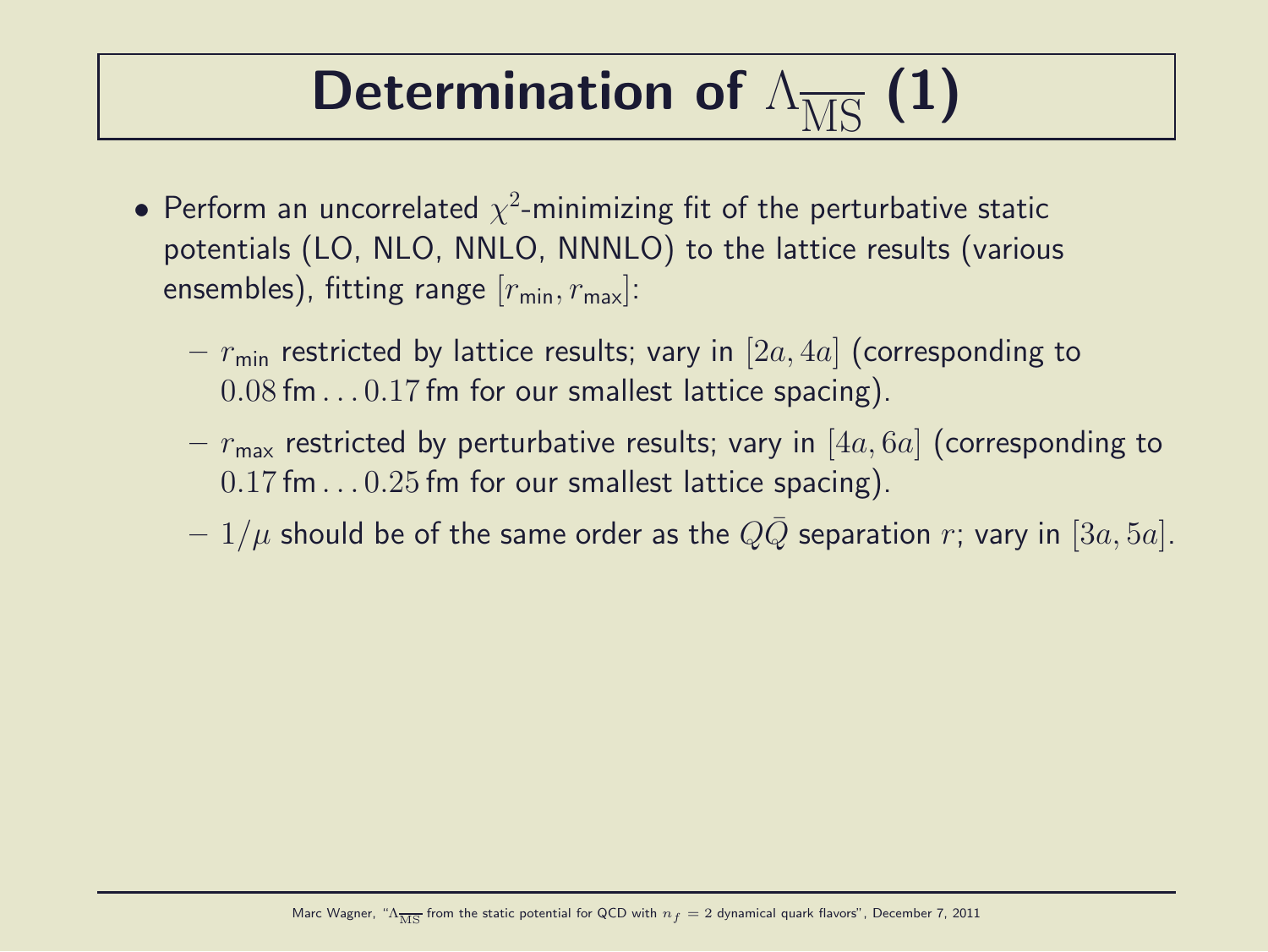## Determination of  $\Lambda_{\overline{\rm MS}}$  (2)

• Exemplary fits for  $a = 0.042$  fm,  $r_{\text{min}} = 0.13$  fm,  $r_{\text{max}} = 0.21$  fm,  $1/\mu = 0.17$  fm:

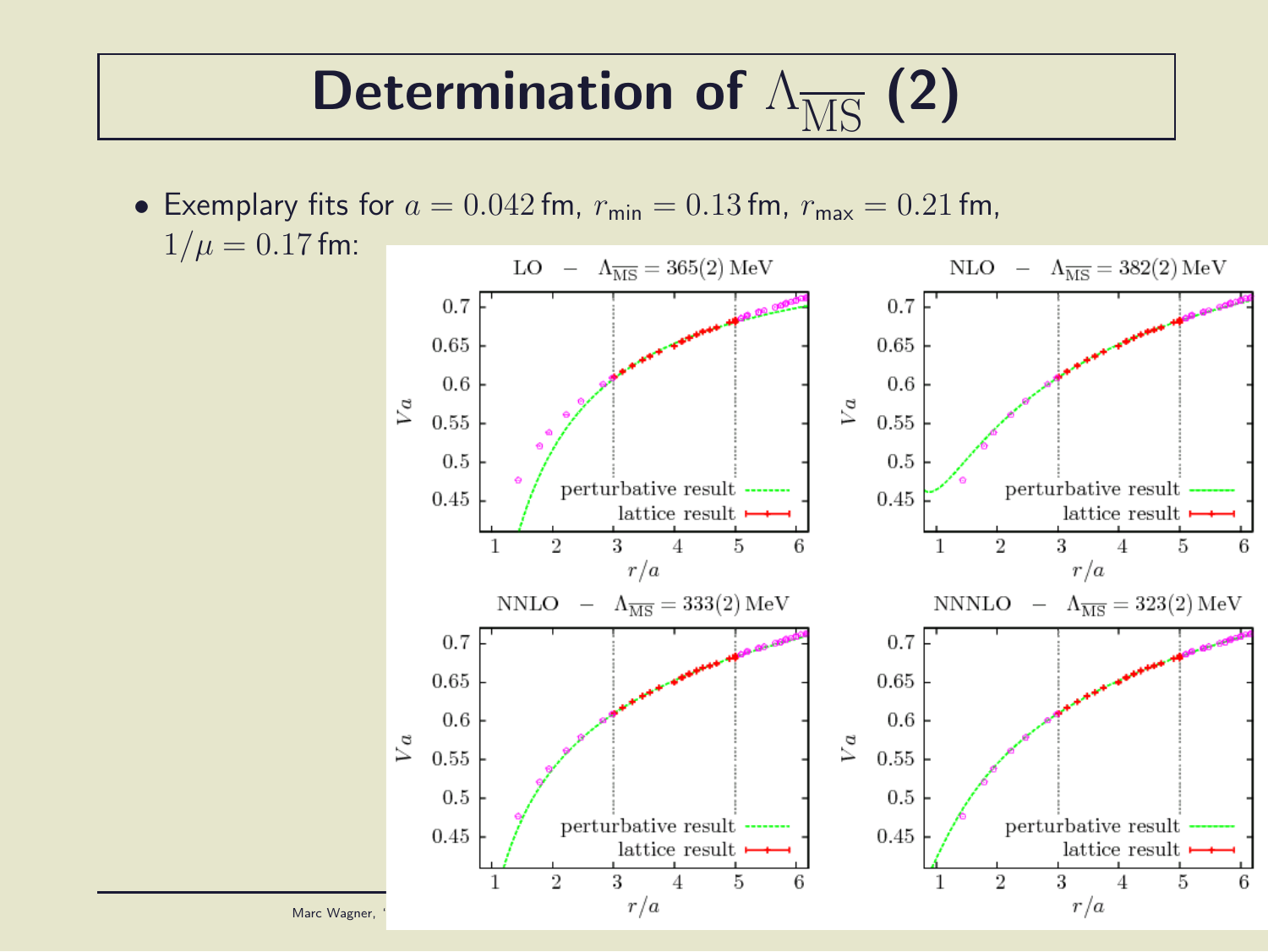#### The perturbative error of  $\Lambda_{\overline{MS}}(1)$

- Use two different sets of formulae for the perturbative static potential:
	- (A) Always use the 4-loop result, when expressing  $\alpha_s(\mu)$  in V in terms of  $\Lambda_{\overline{\rm MS}}$ .
	- (B) Use also lower (minimal) loop results, such that the resulting expression for  $V$  is "just" LO, NLO, NNLO and NNNLO.

(A) and (B) fit formulae differ in higher orders; a comparison of (A) and (B) might give an indication of the effect caused by not fully considering these higher orders.

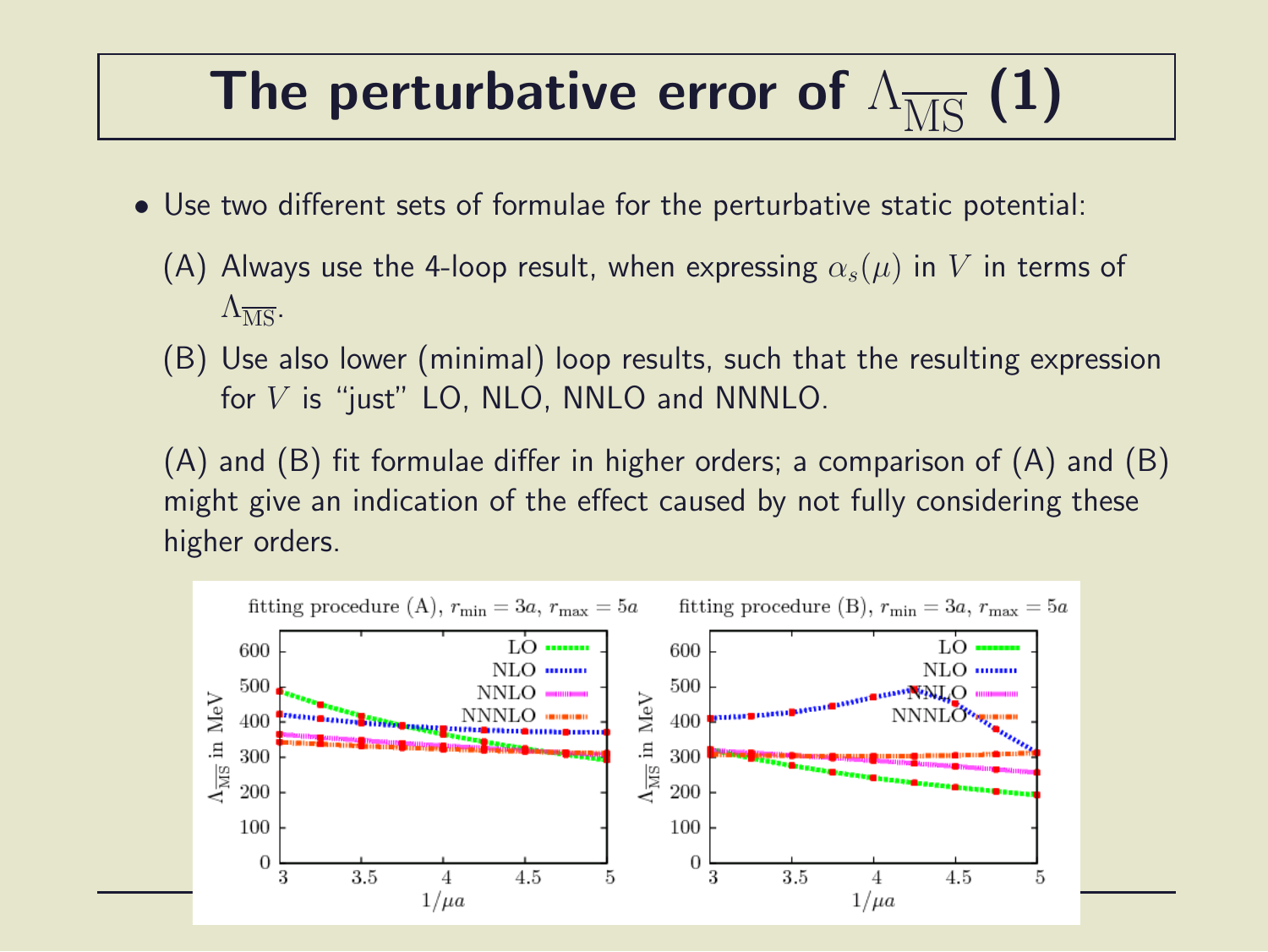#### The perturbative error of  $\Lambda_{\overline{\rm MS}}$  (2)



Marc Wagner, " $\Lambda_{\overline{MS}}$  from the static potential for QCD with  $n_f = 2$  dynamical quark flavors", December 7, 2011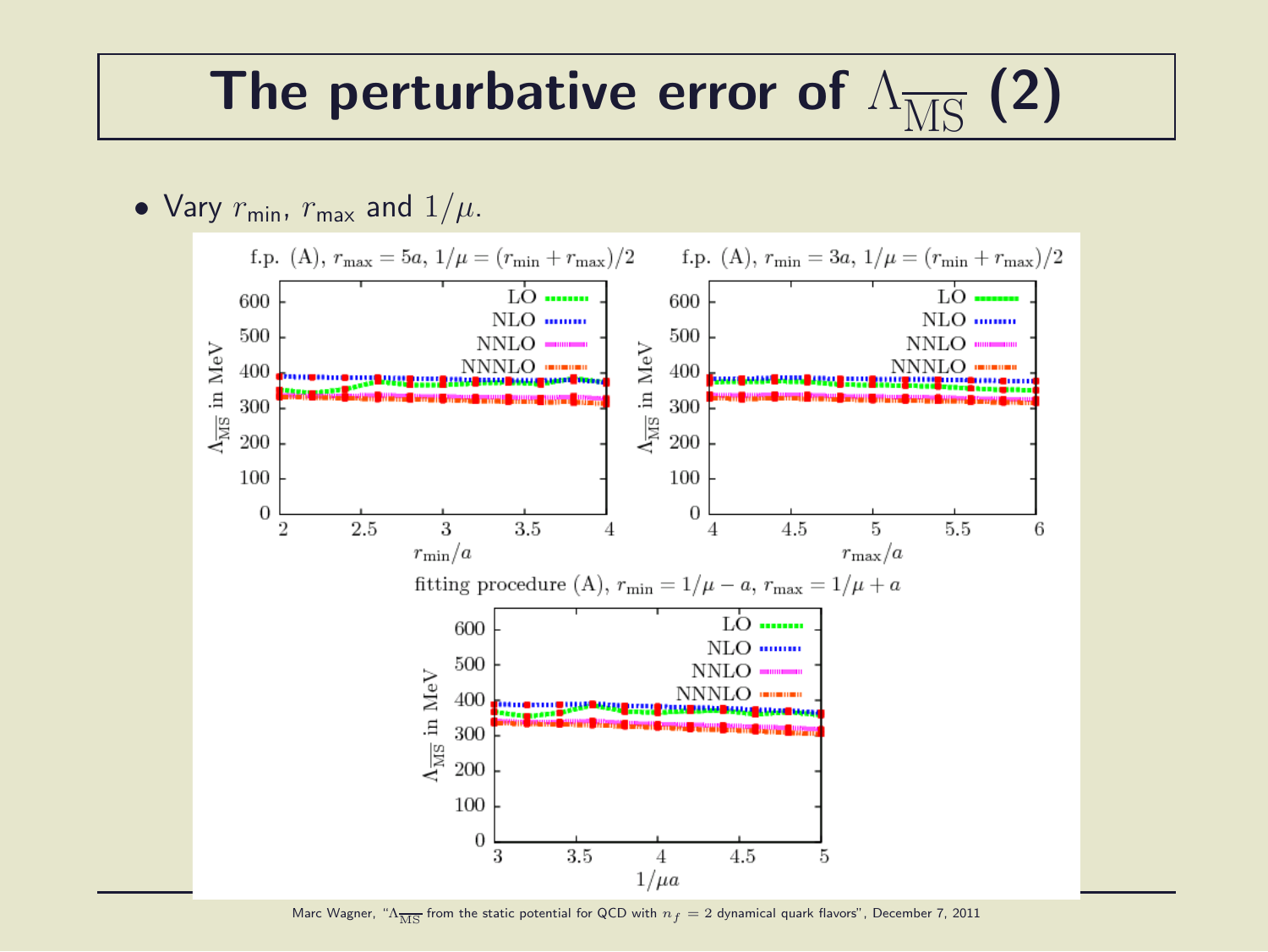### The perturbative error of  $\Lambda_{\overline{\rm MS}}$  (3)

- Summary of  $\Lambda_{\overline{MS}}$  variations (previous two slides): cf. plot.
- Determine the combined error by simultaneous random variations of the fit formulae (NNLO and NNNLO, (A) and (B)) and the parameters  $r_{\text{min}}$ ,  $r_{\text{max}}$ and  $1/\mu$ :

$$
\Lambda_{\overline{\rm MS}}\ =\ 315(26)\ \text{MeV}.
$$

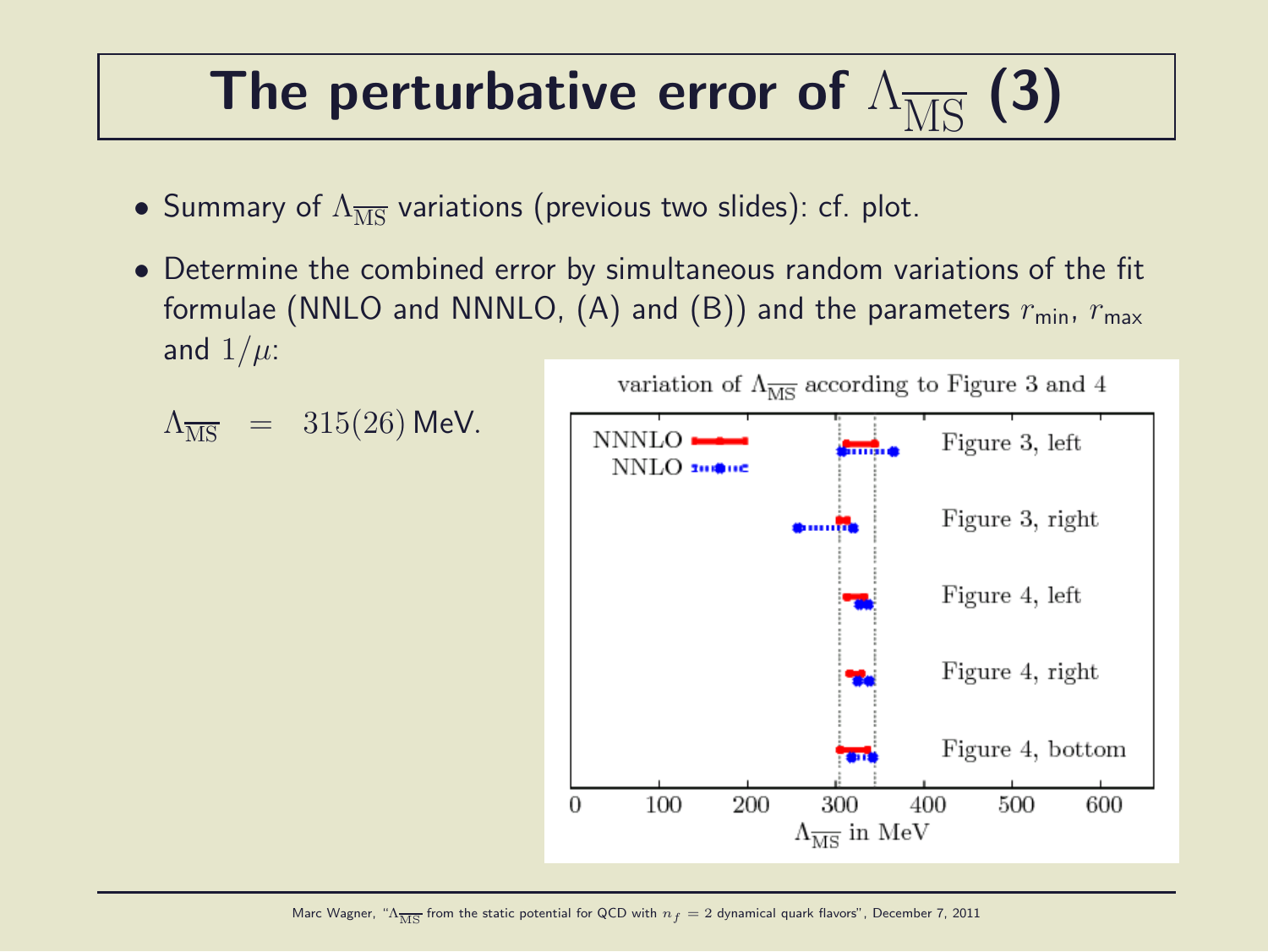# The lattice error of  $\Lambda_{\overline{\rm MS}}$  (1)

- Use various ensembles to investigate all sources of lattice systematic errors:
	- Lattice discretization errors:
		- $\rightarrow \Delta \Lambda_{\overline{\rm MS}} = \pm 6$  MeV (cf. plot).
	- Finite volume effects:  $\rightarrow$  negligible.
	- Non-vanishing light quark mass (perturbative  $V$  only available for  $m_q = 0$ :  $\rightarrow$  negligible.

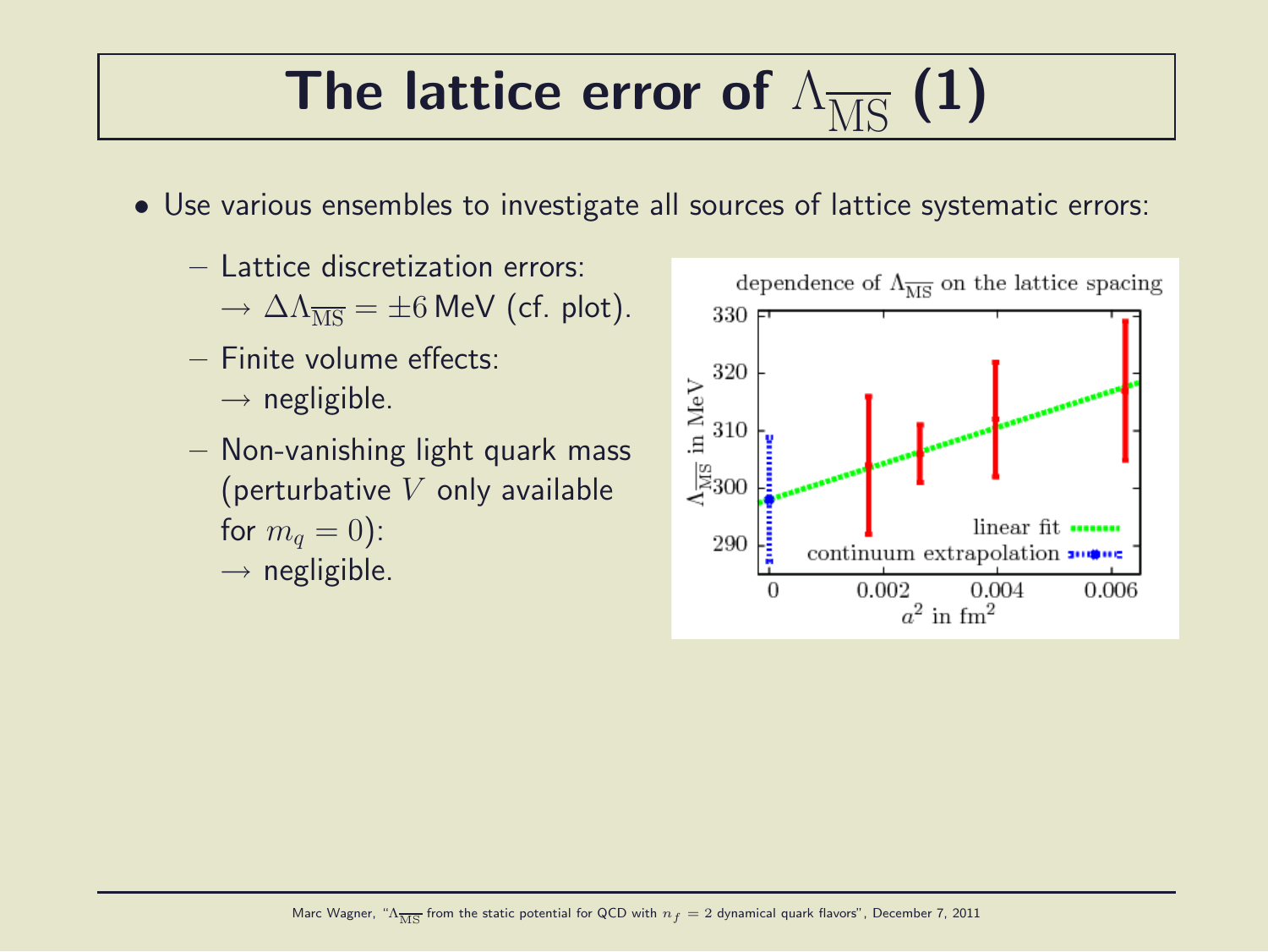### Final results for  $r_0\Lambda_{\overline{\rm MS}}$  and  $\Lambda_{\overline{\rm MS}}$

- Combine
	- perturbative errors,
	- lattice errors,
	- uncertainties associated with  $r_0$  and the lattice spacing a
	- by adding them in quadrature.
- $r_0 \Lambda_{\overline{\rm MS}}$  and  $\Lambda_{\overline{\rm MS}}$  for  $n_f = 2$  QCD with massless quarks:

 $r_0 \Lambda_{\overline{\rm MS}} = 0.658(55)$ ,  $\Lambda_{\overline{\rm MS}} = 315(30)$  MeV.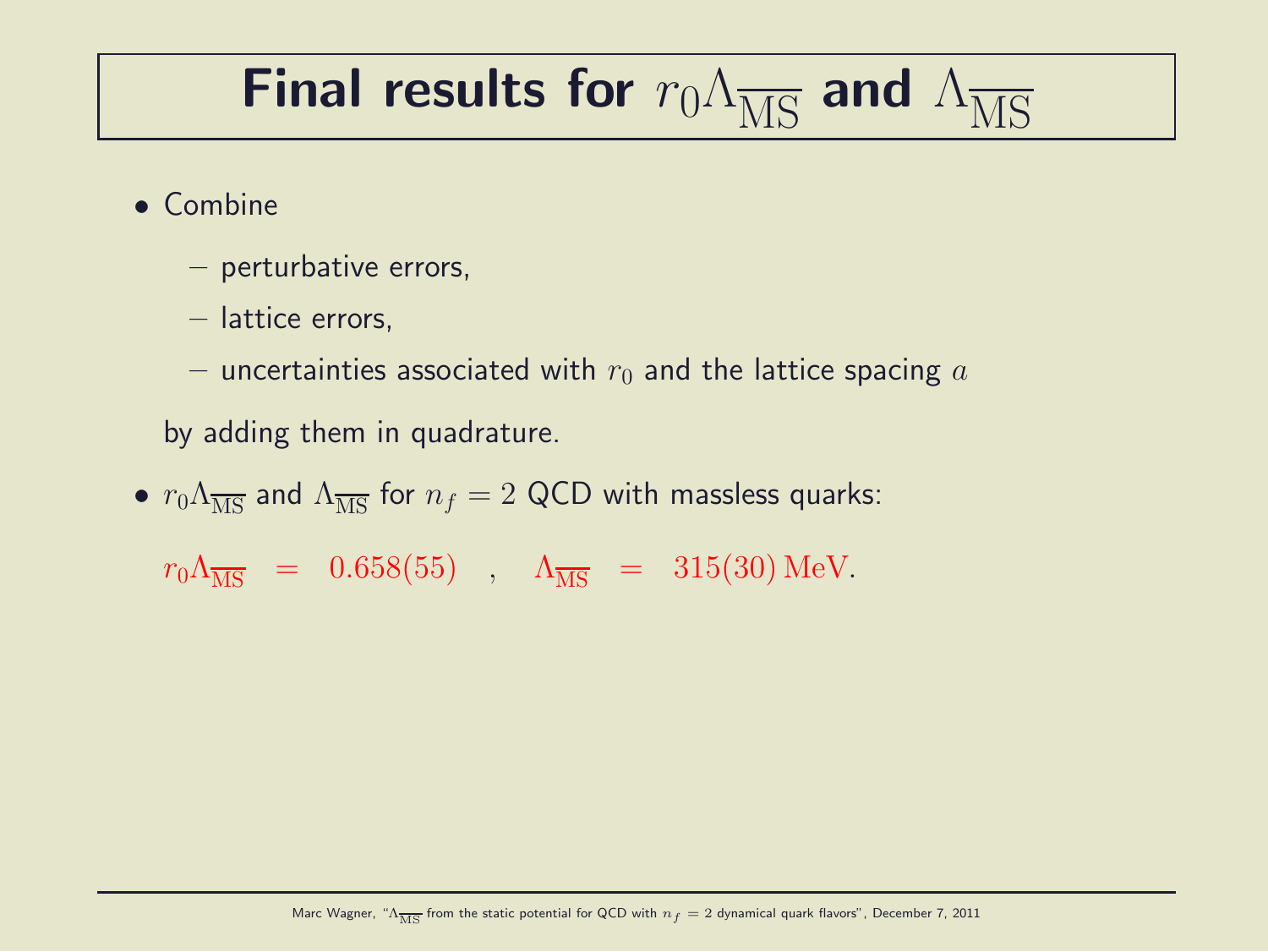### Conclusions (1)

• We have determined  $r_0 \Lambda_{\overline{MS}}$  and  $\Lambda_{\overline{MS}}$  for  $n_f = 2$  QCD with massless quarks:

 $r_0 \Lambda_{\overline{\rm MS}} = 0.658(55)$ ,  $\Lambda_{\overline{\rm MS}} = 315(30)$  MeV.

• All sources of systematic errors have been investigated and taken into account.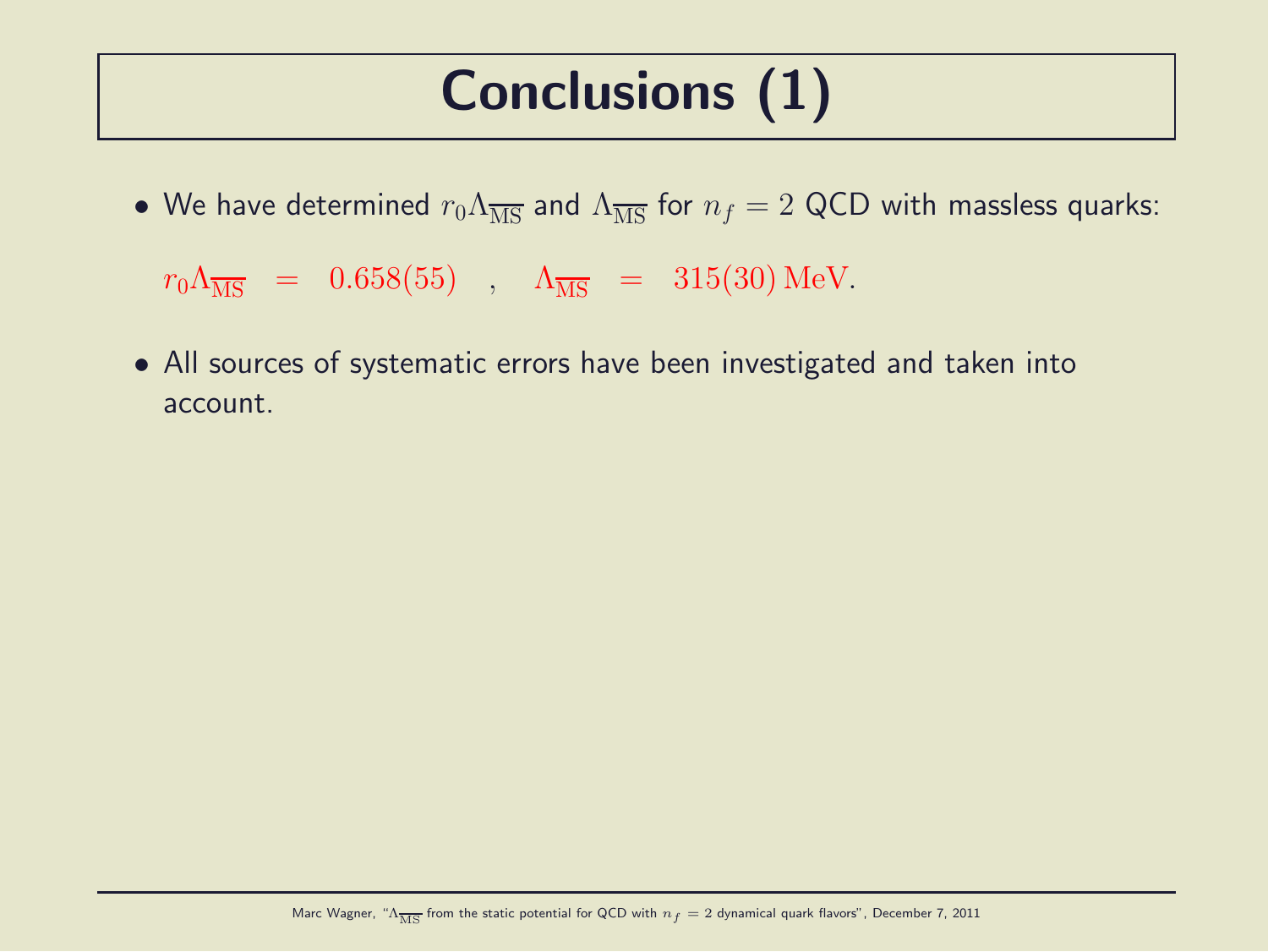comparison of various  $\Lambda_{\overline{MS}}$  results

### Conclusions (2)

• Our results compare well with other results obtained by employing different methods (Schrödinger functional;  $r_0$  and a boosted coupling; Landau-gauge gluon and ghost correlations; Taylor running coupling constant; variationally optimized



perturbation, combined with renormalization group properties).

- [M. Della Morte, R. Frezzotti, J. Heitger, J. Rolf, R. Sommer and U. Wolff [ALPHA Collaboration], Nucl. Phys. B 713, 378 (2005) [arXiv:hep-lat/0411025]]
- [B. Leder et al. [ ALPHA Collaboration ], PoS LATTICE2010, 233 (2010) [arXiv:1012.1141 [hep-lat]]]
- [M. Göckeler, R. Horsley, A. C. Irving, D. Pleiter, P. E. L. Rakow, G. Schierholz, H. Stüben, Phys. Rev. D73, 014513 (2006) [hep-ph/0502212]]
- [A. Sternbeck, E. -M. Ilgenfritz, K. Maltman, M. Muller-Preussker, L. von Smekal, A. G. Williams, ¨ PoS LAT2009, 210 (2009) [arXiv:1003.1585 [hep-lat]]]
- [B. Blossier et al. [ETM Collaboration], Phys. Rev. D82, 034510 (2010) [arXiv:1005.5290 [hep-lat]]]
- [J. L. Kneur and A. Neveu, arXiv:1108.3501 [hep-ph]]